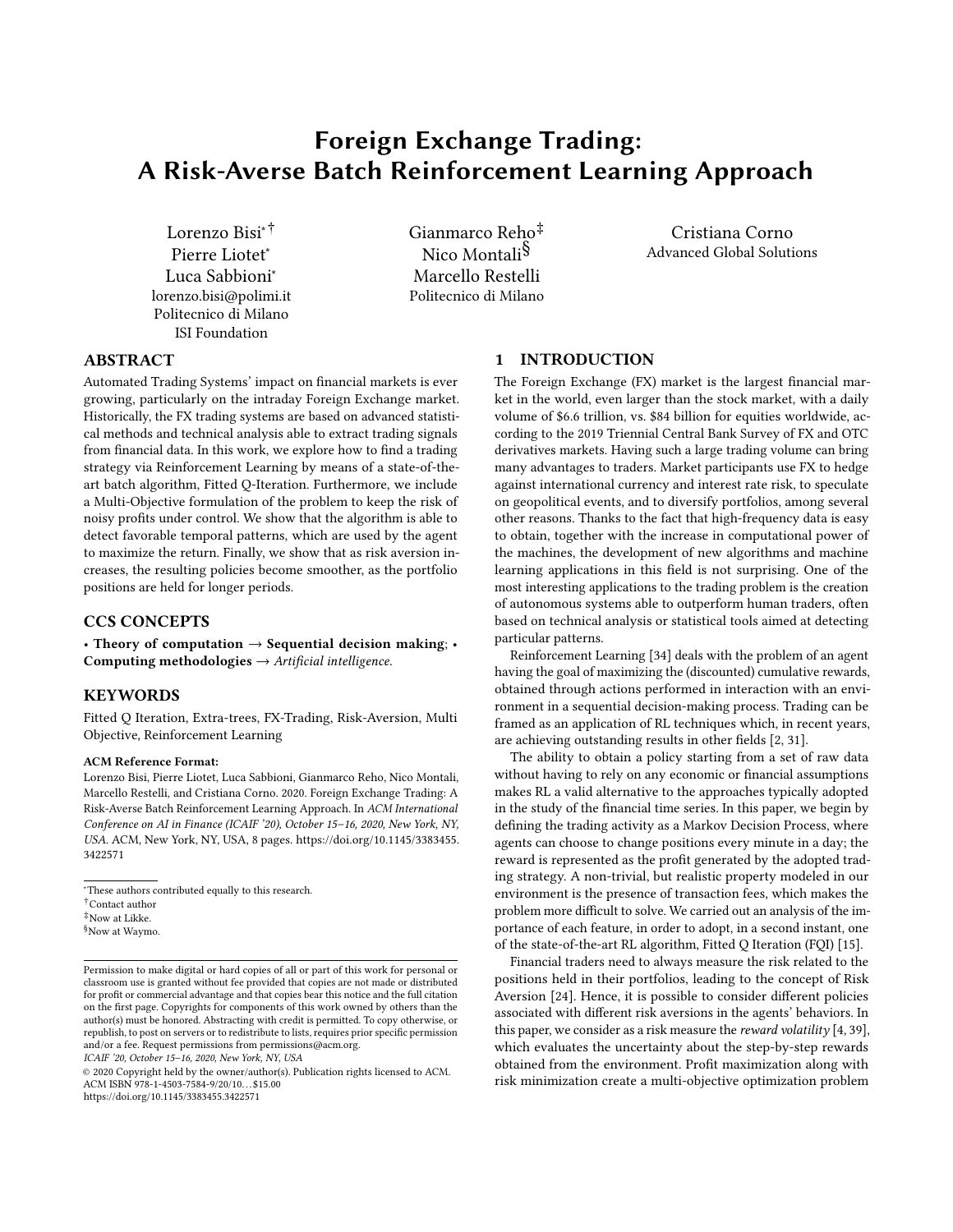which, in this paper, is tackled by means of Multi-Objective Fitted Q-Iteration (MOFQI) [\[9\]](#page-7-8), a generalization of FQI. We provide an empirical evaluation of the aforementioned techniques on different historical datasets using data from 2014 to 2019. We show that policies have learned to follow some temporal patterns that repeat over the days and become smoother as risk aversion increases.

This paper is organized as follows: in Section [2](#page-1-0) we introduce the Reinforcement Learning background and FQI algorithm, with the inclusion of subsections dedicated to the definitions of the risk measures adopted and Multi-Objective Reinforcement Learning. In Section [3](#page-3-0) we recall some works related to our problem, presented and formulated in Section [4.](#page-3-1) The results of our numerical simulations are presented in Section [5](#page-3-2) and compared to baseline strategies. Some final comments and considerations are shown in Section [6.](#page-6-0)

#### <span id="page-1-0"></span>2 BACKGROUND

# 2.1 Reinforcement Learning

A discrete-time Markov Decision Process (MDP) [\[28\]](#page-7-9) is defined as a tuple  $\langle S, A, P, R, \gamma, \mu \rangle$ , where S is the (continuous) state space, which is the set of all observations that can be obtained from an environment.  $\mathcal{A}$  is the (continuous) action space, i.e. the set of all possible actions that the agents can perform w.r.t. the environment.  $P(\cdot|s, a)$  is a Markovian transition model that assigns to each stateaction pair  $(s, a)$  the probability of reaching the next state  $s'$ ,  $R$  is the distribution of rewards which can be seen as the (stochastic) immediate gain obtained by the agent from the environment as a consequence of the action chosen. This distribution is bounded by hypothesis.  $\gamma \in [0, 1)$  is the discount factor, a parameter close to the economic field, quantifying the benefits of having immediate rewards, instead of delaying them in the future. Finally,  $\mu$  is the initial state distribution. The policy of an agent is characterized by  $\pi(\cdot|s)$ , which assigns to each state *s* the density distribution over the action space  $A$ . Hence, the policies we are dealing with are stationary (i.e. they do not depend on  $t$ ) and Markovian, meaning that the distribution does not depend on the past states. We define the set of all Markovian, stationary policies as Π, which can be shown to contain always the optimal one [\[28\]](#page-7-9).

Following a trajectory  $\tau := (s_0, a_0, s_1, a_1, s_2, a_2, ...)$  with horizon  $T$ , the return is defined as the discounted cumulative reward encountered along the trajectory:  $G_{\tau} = \sum_{t=0}^{T} \gamma^t \mathcal{R}(s_t, a_t)$ . and the expected return (or *performance*)  $J_{\pi}$  is defined as the expected value of G w.r.t. the probability distribution of the trajectories following  $\pi$ .

Sometimes, the (discounted) state-occupancy measure induced by  $\pi$  will be used:

$$
d_{\mu,\pi}(s) := (1 - \gamma) \int_{S} \mu(s_0) \sum_{t=0}^{\infty} \gamma^t p_{\pi}(s_0 \xrightarrow{t} s) ds_0,
$$

where  $p_{\pi}(s_0 \xrightarrow{t} s)$  is the probability of reaching state  $s$  in  $t$  steps from  $s_0$  following  $\pi$ .

For each state  $s$  and action  $a$ , the action-value function is defined as:

$$
Q_{\pi}(s, a) := \mathop{\mathbb{E}}_{\substack{s_{t+1} \sim \mathcal{P}(\cdot | s_t, a_t) \\ a_{t+1} \sim \pi(\cdot | s_{t+1})}} \left[ \sum_{t=0}^{T} \gamma^t \mathcal{R}(s_t, a_t) | s_0 = s, a_0 = a \right], \quad (1)
$$

.

which can be recursively defined by the following Bellman equation:

$$
Q_{\pi}(s, a) = \mathcal{R}(s, a) + \gamma \mathop{\mathbb{E}}_{\substack{s' \sim \mathcal{P}(\cdot | s, a) \\ a' \sim \pi(\cdot | s')}} \left[Q_{\pi}(s', a')\right]
$$

For each state s, we define the state-value function of the stationary policy  $\pi(\cdot|s)$  as:

$$
V_{\pi}(s) := \mathop{\mathbb{E}}_{\substack{a_t \sim \pi(\cdot | s_t) \\ s_{t+1} \sim \mathcal{P}(\cdot | s_t, a_t)}} \left[ \sum_{t=0}^T \gamma^t \mathcal{R}(s_t, a_t) | s_0 = s \right] \tag{2}
$$

Fitted Q-Iteration is a value-based algorithm: this means that the goal is to find the optimal value function, i.e.

$$
Q^*(s, a) := \sup_{\pi \in \Pi} Q_{\pi}(s, a) \quad \forall (s, a) \in S \times \mathcal{A}
$$
 (3)

A policy  $\pi$  is greedy w.r.t. a Q-function if it plays only greedy actions, i.e.  $\pi(\cdot|s) = \arg \max_{a \in \mathcal{A}} Q(s, a)$ . An optimal policy  $\pi^* \in \Pi$  is any greedy policy w.r.t.  $Q^*$ .

In order to retrieve the optimal value function, great importance is given to the following definition:[1](#page-1-1)

**Definition 1.** The Bellman optimality operator  $T^* : \mathcal{B}(\mathcal{S} \times \mathcal{A}) \rightarrow$  $B(S \times \mathcal{A})$ , applied on an action value function  $Q \in \mathcal{B}(S \times \mathcal{A})$ , is such that:

<span id="page-1-3"></span>
$$
(T^*Q)(s,a) = R(s,a) + \gamma \mathop{\mathbb{E}}_{s' \sim P(\cdot|s,a)} \left[ \max_{a' \in \mathcal{A}} Q(s',a') \right] \tag{4}
$$

This Bellman operator is a  $\gamma$ -contraction and optimal actionvalue function is its fixed point. Therefore it is possible to apply the Banach-Caccioppoli fixed point Theorem [\[1\]](#page-7-10) to show that the fixed point is unique and that  $\lim_{k\to\infty} (T^*)^k Q = Q^*$ .

## 2.2 Fitted Q Iteration

FQI [\[15\]](#page-7-4) is a model-free, off-policy, and offline algorithm. It is designed to learn a good approximation of the optimal action-value function  $Q^*(s, a)$  by exploiting the Bellman optimality operator. Its innovative approach consists in the application of Supervised Learning techniques as, for example, Extra Trees, widely used in our work. The algorithm considers a full dataset  $F$  containing the information collected from experience. In particular, each row represents an interaction with the environment composed of a 4-tuple, containing current state and action performed, and the values re-ceived from the environment, i.e., the reward and the next state.<sup>[2](#page-1-2)</sup> In brief:

<span id="page-1-4"></span>
$$
F = \{ (s_t^k, a_t^k, r_{t+1}^k, s_{t+1}^k) | k = 1, 2, ..., |F| \}
$$
 (5)

In complex real problems the possible combinations of actions and states is huge (or infinite in a continuous problem), hence the dataset does not contain all possible outcomes; FQI tries to generalize over the whole space  $S \times A$  applying regression techniques over *F*. Once the regressor is trained, it can estimate the value function. Specifically, at each iteration of the algorithm, the horizon considered increases of one step; given  $Q_{N-1}^*(s, a)$   $\forall (s, a)$ , the training set  $TS = \{(i^k, o^k)\}_{k=1,\dots,|F|}$  is built, where each input is equivalent to the state-action pair (i.e.  $i^k = (s_t^k, a_t^k)$ ), and the target is the

<span id="page-1-1"></span><sup>&</sup>lt;sup>1</sup>where  $\mathcal{B}(\mathcal{X})$  denotes the space of bounded measurable functions over  $\mathcal{X}$ . The definition actually holds for any function in  $\mathcal{B}(\mathcal{S} \times \mathcal{A})$ .

<span id="page-1-2"></span><sup>&</sup>lt;sup>2</sup>For simplicity, we here denote the observed reward with lower case  $r_{t+1}^k$  instead of  $R(s_t^k, a_t^k)$ .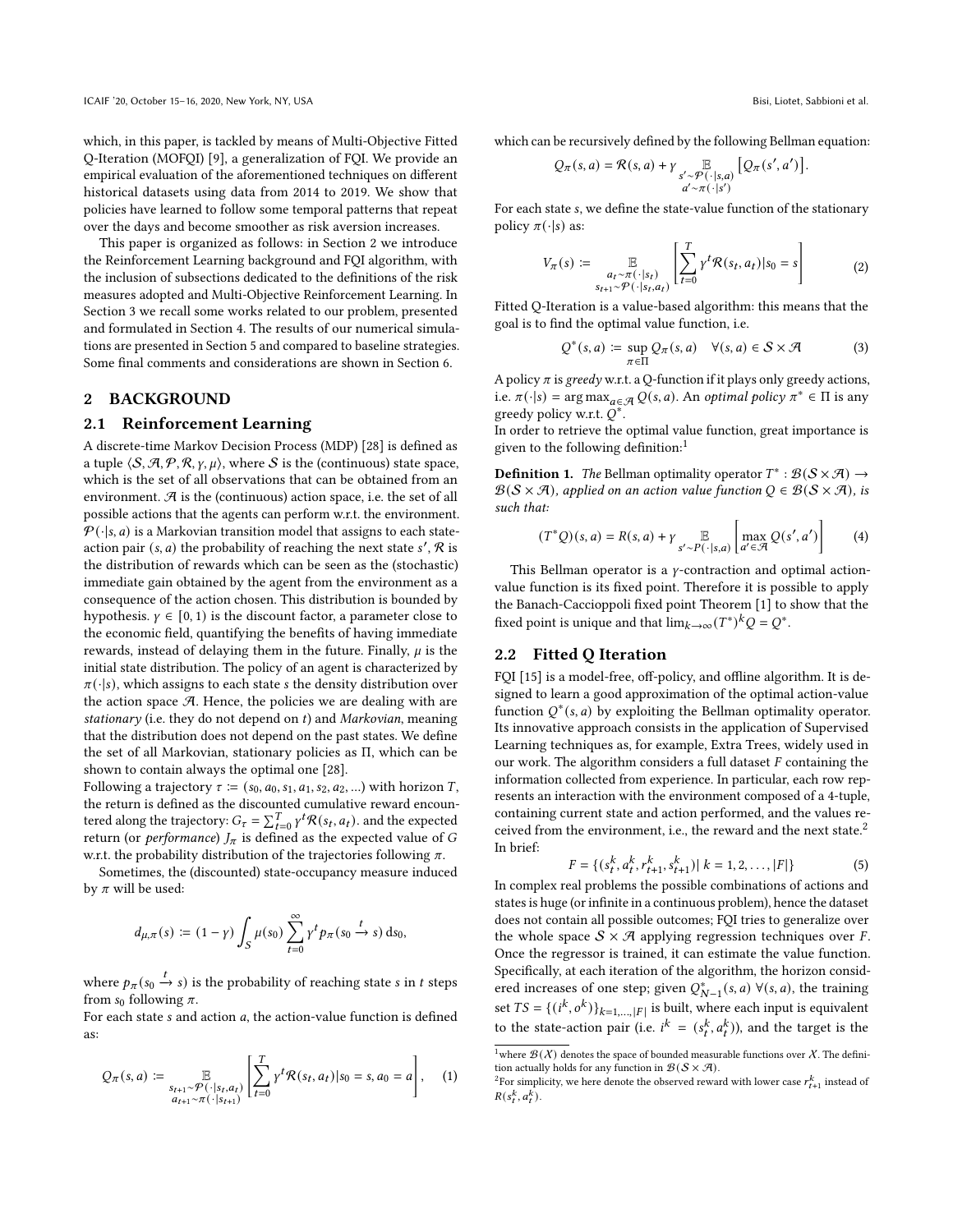result of Equation [4:](#page-1-3)  $o^k = r_{t+1}^k + \gamma \max_{a \in \mathcal{A}} Q_{N-1}(s_{t+1}^k, a)$ . In this way, the regression algorithm adopted is trained on  $TS$  to learn  $Q_N^*(s, a)$ . One might think that the algorithm obtains ever better results as  $N \to \infty$ ; however, when performing the estimation of the optimality operator obtained with the regressor, an estimation error is introduced. These errors are cumulated over the iterations; hence, the performance of FQI may decrease with iterations. For this reason, the first parameter analyzed in the model selection explained in Section [5.2,](#page-5-0) is the number of iterations  $N$ .

#### <span id="page-2-0"></span>2.3 Extra Trees

The regression algorithm adopted to perform the feature selection are the extremely randomized trees (or Extra Trees) [\[18\]](#page-7-11). This method is based on random forests [\[5\]](#page-7-12), a combination of decision tree predictors [\[6\]](#page-7-13), which iteratively produce hyper-planes to split the data space, until the points inside each set of the partition are relatively homogeneous w.r.t. the target. In other words, at each internal node, one attribute is selected to split training samples into two subgroups, maximizing a measure of similarity of the targets among data. If the number of elements belonging to each leaf (i.e., the cardinality of each subgroup) is below a certain threshold, called min\_split, the branching procedure ends.

A Random Forest regression algorithm is an ensemble of a large number of Decision Trees with a random selection of features at each split. The idea is to use many learners as much uncorrelated as possible, which together can strongly reduce the variance of the estimation. Extra Trees [\[18\]](#page-7-11) is a variant that further exploits the randomness of forests: when a random subset of features is selected to perform a split, also the cut-points are chosen completely randomly. Then, the split occurs using the best cut-point.

An important property of Extra Trees is that they produce an estimate of the importance of the features in predicting the target. Indeed Decision Tree methods perform splits by determining which one will most effectively discriminate groups of data with similar targets. Therefore, in Random Forests, the importance of a feature is measured as the global improvement (in terms of Gini index, information gain or mean squared error), hence the features can be ranked in order to establish which are the most informative to predict the target.

There are some hyperparameters that must be chosen to perform regression with Extra Trees, such as the number of Trees, which can be used to reduce the variance of the estimation, the number of features considered for each split, affecting the robustness of the predictions, and the minimum sample size min\_split to perform a split. As explained in Section [5.2,](#page-5-0) we will fix all hyperparameters (following the suggestions in [\[18\]](#page-7-11)) but the min\_split, which is the second term (the first being the number of iterations of FQI) considered to perform model selection.

#### 2.4 Multi-Objective

Learning to trade-off between different (possibly conflicting) goals leads to consider Multi-Objective MDP (MOMDP) [\[30\]](#page-7-14). In this setup, the reward  $R$  outputs a (bounded) probability distribution over  $\mathcal{R}^d$  , where  $d$  is the number of objectives. This in turn implies that, unlike standard RL, quantities such as the return or the value-function of

a policy  $\pi$  are vectors in  $\mathcal{R}^d$ . As a consequence, it is not possible to define quantities such as  $\max_{a \in \mathcal{A}} Q(s, a)$  in general.

A common approach is to reduce the problem to a single objective framework by performing a weighted combination of the different rewards. The weights  $\lambda$  are chosen in the  $(d - 1)$ -dimensional simplex Λ. It is unlikely for a policy to be optimal for every  $\lambda \in \Lambda$ since some of the objectives may conflict. Hence the notion of Pareto-optimality: a policy is Pareto-optimal if no other policy can collect better returns on one of the objectives without degrading any other.

A different approach is to learn the Pareto frontier directly, as in Multi-Objective FQI (MOFQI) [\[9\]](#page-7-8). The idea in MOFQI is to enlarge the state by the weight vector  $\lambda$  before applying FQI in order to take it into account during the approximation of the action-value function  $Q^*(s, \lambda, a)$ . Ideally, if the learning is made over a significant set of weights  $(\lambda_i)_{1 \leq i \leq n}$ , the policy will successfully generalize to unseen values of  $\lambda$ . As the state is enlarged, MOFQI requires more training tuple examples to reach FQI-like performance on a single objective. However, the reward being function of  $\lambda$ , for each tuple in the original training set,  $n$  tuples can be constructed for the MOFQI without needing to interact with the environment. Furthermore, as pointed out in [\[9\]](#page-7-8), MOFQI can be computationally more efficient than running multiple single-objective FQI when the number of such objectives gets significant.

#### 2.5 Risk Aversion

Another far-reaching branch in Reinforcement Learning for finance is risk aversion. Traders are not only interested in returns but also in keeping risk under control. Different risk measures are considered in the literature, as summarized in Section [3.](#page-3-0) Usually, risk measures are related to the distributions of returns (Variance, CVaR). We are, however, interested in the distribution of rewards: for this reason, we take into consideration the definition of *reward volatility*  $v_{\pi}^2$ in [\[4\]](#page-7-6), which is defined as the variance of the reward under the state-occupancy measure generated by  $\pi$ :

$$
v_{\pi}^{2} := \mathop{\mathbb{E}}_{\substack{s \sim d_{\mu,\pi} \\ a \sim \pi(\cdot \mid s)}} \left[ \left( \mathcal{R}(s, a) - \frac{J_{\pi}}{1 - \gamma} \right)^{2} \right]. \tag{6}
$$

Unlike other risk measures, this term accounts for uncertainties in the short period: the more rewards are oscillating, the higher is the volatility. This is due to the fact that FX prices are very noisy: for this reason, we want to keep under control not only the final return, but also the smoothness of the trajectories. The volatility measure allows us to define the mean-volatility trade-off,

$$
\eta_{\pi} = J_{\pi} - \lambda v_{\pi}^2,\tag{7}
$$

that can be maximized by means of a transformation of the reward:

$$
R_{\pi}^{\lambda}(s, a) \coloneqq R(s, a) - \lambda (R(s, a) - J_{\pi})^2. \tag{8}
$$

Hence, by varying the volatility aversion  $\lambda$ , it is possible to obtain different solutions. However, it should be noted that this reward is policy-based, preventing the possibility to use off-policy algorithms, such as FQI, to minimize the volatility. To comply with the off-policy framework, we consider an exponential reward transformation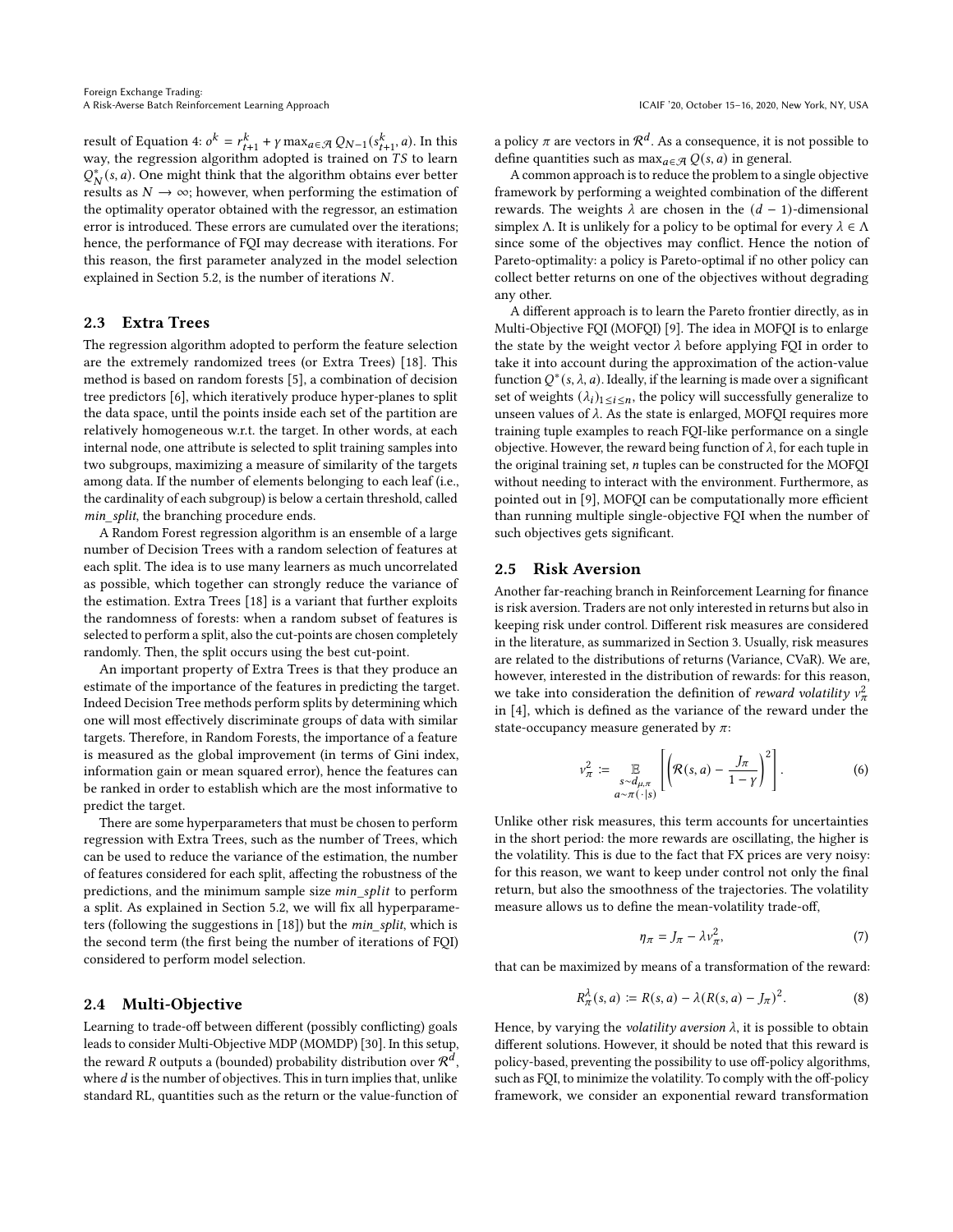which represents a first-order approximation of  $R^\lambda_\pi$ 

<span id="page-3-5"></span>
$$
\widetilde{R}_{\pi}^{\lambda}(s, a) := \frac{1 - e^{-\lambda R(s, a)}}{\lambda}.
$$
 (9)

To make the connection to finance,  $R^{\lambda}_{\pi}$  can be seen as a Constant Relative Risk-Aversion (CRRA) utility function of parameter  $\lambda + 1$ .

#### <span id="page-3-0"></span>3 RELATED WORKS

In recent years, the financial trading world has been highly interested in AI applications, with a particular focus on Reinforcement Learning [\[16,](#page-7-15) [29,](#page-7-16) [36\]](#page-7-17). One of the founding works in this direction is [\[24\]](#page-7-5), where the authors built one of the first Automated Trading Systems (ATS), using Recurrent RL. Starting from this, many other authors proposed different systems, e.g. by using Genetic Algorithms [\[20,](#page-7-18) [38\]](#page-7-19) or adding adaptive control layers to govern the investment policies [\[12\]](#page-7-20). In particular, the latter is dedicated to FX Trading, as well as [\[19\]](#page-7-21) and the more recent [\[14\]](#page-7-22). In all these works, the goal is the optimization of the Sharpe Ratio, defined as the ratio between the mean and standard deviation of the reward. This is one of the several risk measures considered in a rich RL literature dedicated to Risk Aversion. Another well-known measure is the return variance [\[33\]](#page-7-23), with its related, nonlinear Bellman equation [\[13,](#page-7-24) [27,](#page-7-25) [32\]](#page-7-26), and the CVaR, which is a quantile of the return distribution [\[11,](#page-7-27) [25\]](#page-7-28). The only value-based approaches in this setting are [\[35\]](#page-7-29), using the variance of the returns, and [\[17\]](#page-7-30) for the Sharpe ratio. The distribution of rewards has been considered for risk aversion only recently, for example in [\[39\]](#page-7-7), where the authors consider the variance of the per-step reward, closely related to the reward volatility studied in [\[4\]](#page-7-6).

Other financial works consider Q-learning for the maximization of the return, as [\[3,](#page-7-31) [14,](#page-7-22) [21\]](#page-7-32) or [\[22\]](#page-7-33), in which the financial framework as a multi-agent system. Other works address the problem of Optimal Trade Execution, which consists of a different environment in which the goal is to understand the optimal price and volume for a trading request [\[26\]](#page-7-34).

A completely different stream of literature is dedicated to Multiobjective Sequential Decision Making [\[30\]](#page-7-14), with a few works considering a value-based approach [\[8,](#page-7-35) [9,](#page-7-8) [37\]](#page-7-36). At the best of our knowledge, there is no attempt of joint research including both Risk Aversion and Multi-Objective RL, with the goal of building the Pareto Frontier of different financial objectives.

## <span id="page-3-1"></span>4 PROBLEM FORMULATION

The complete dataset is made of  $\epsilon$ /\$ exchange rate per minute from Monday to Friday, with 1230 observations per day, considering a time window from 00:00 to 20:[3](#page-3-3)0.<sup>3, [4](#page-3-4)</sup> At each time  $t$ , we take into account only the *open* price, denoted as  $p_t$ . This dataset is used to build an MDP as follows:

State. The state is composed of the last 60 open prices over the last hour, normalized with respect to the first daily price. In order to build a real Markov process, the current state must provide all the necessary information so that it is independent from previous states. Including past data into the current state is a known way to approximate Markovianity. The previous price alone gives too little information, while the previous 60 minutes prices provides a better approximation of the running dynamics. Furthermore, the state also includes the current time and the portfolio position of the previous step: in particular, the current time is in [0, 1], denoting the fraction of time remaining until the end of the episode (a trading day). Finally, the portfolio position  $x_t$  in {−1, 0, 1} is the only feature from the state which is related to the agent's behavior and is not retrieved from market data. As a consequence, as explained in Section [5.1,](#page-4-0) it must be generated in order to train FQI models.

Action. The action consists of the portfolio position that the agent wants to keep for the next minute; hence as the previous portfolio position contained in the state s, the set of possible actions  $\mathcal A$  is {-1, 0, 1}; corresponding respectively to short, neutral, or long position. We make the unrealistic assumption of infinite liquidity, which allows the trades selected by the agent to be immediately effective at the current market price. In a real scenario, however, there might be operational delays, which can affect the performances.

**Transition Probability**. The transition probability  $P(s'|s, a)$  is the probability of moving to state s' given current state-action pair. The action affects only the portfolio feature, hence  $x_{t+1} = a_t$ ; all the other features are exogenous, hence their value is not affected by the action. The current time transition as well as the already seen prices have a deterministic transition, with only one new stochastic addition from market data.

**Reward**. Given the features vector  $s_t$  (which contains the current position  $x_t$ ), the previous price  $p_t$ , and the action taken  $a_t$ , the reward can be directly computed once the new price  $p_t$  is known. Indeed, it is modeled as follows:

$$
r_t = a_t(p_{t+1} - p_t) - f|a_t - x_t|.
$$
 (10)

Basically, the first member of the Equation is related to direct profit, obtained from the price difference and the chosen portfolio position. On the other hand, the second term consists of a fee  $f$  that the agent has to pay when he changes her position. We consider for this environment movements of  $10<sup>5</sup>$ \$, with fees equal to 2\$. The budget is considered as fixed, so the observed profits are not reinvested nor the losses reduce the budget. The inclusion of fees related to the actions chosen is common in Reinforcement Learning literature for Financial Trading [\[19,](#page-7-21) [24\]](#page-7-5).

Discount factor and episode length. Since the last 60 prices are needed to build the state vector, the agent starts with neutral position  $x_0 = 0$ . The MDP is considered as episodic, where each episode consists of a trading day (at the end of the day the agent closes her position), composed of 1230 steps, in which the rewards are not progressively discounted, hence  $\gamma = 1$ .

# <span id="page-3-2"></span>5 EXPERIMENTS

In this section, we describe how we applied FQI to the described setting on real Forex data. The collected data ranged from 2014 to 2019. In order to be more robust, we chose to focus on a training set composed of two consecutive years rather than on a single year. Concretely, we considered the pairs: 2015-2016, 2016-2017, 2017-2018. In order to select the models that better generalize over the following years, for each training dataset, we considered the

<span id="page-3-3"></span><sup>3</sup>Considering the Central European Standard Time - CET.

<span id="page-3-4"></span><sup>&</sup>lt;sup>4</sup>The remaining time has been excluded for the lower trading volumes, to make the approach more consistent and robust.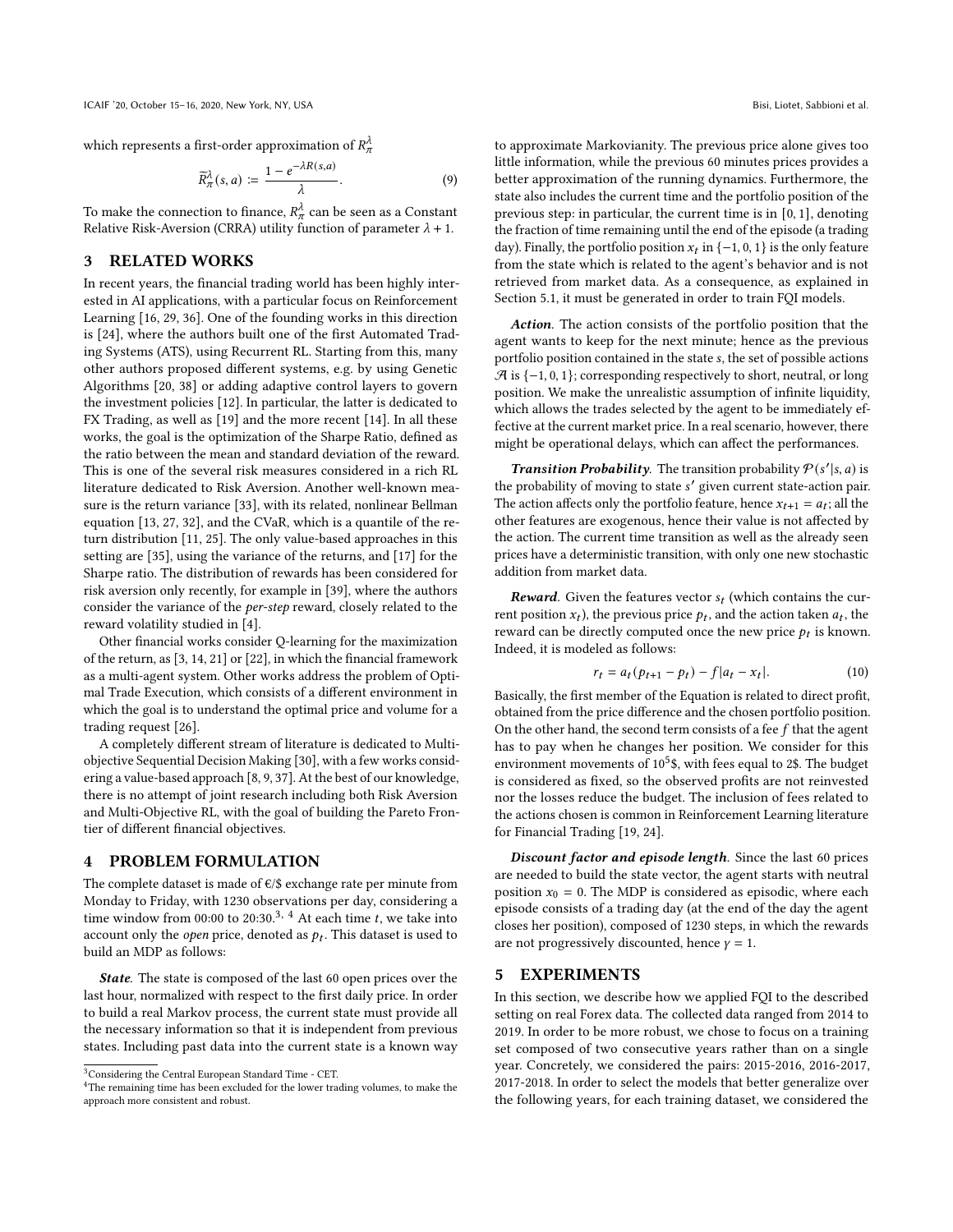Foreign Exchange Trading: A Risk-Averse Batch Reinforcement Learning Approach ICAIF '20, October 15–16, 2020, New York, NY, USA

<span id="page-4-1"></span>

Figure 1: Validation for different datasets: for each of them, lower bound (mean minus standard deviation) is shown and the maximum of each curve is highlighted with a red circle. Different colors correspond to different min-split used. The chosen model corresponds to the higher circle min-split.

The shown plots have been obtained, respectively, validating on years 2014 (Figure (a), with models trained on 2015-2016), 2015 (Figure (c), with models trained on 2016-2017), and 2016 (Figure (c), with models trained on 2017-2018)

<span id="page-4-2"></span>

Figure 2: Test evaluation of the performance of two different agents. In the first two figures the agent is trained in 2015-16, validated on 2014 and tested on 2017. In the last two figures, the agent trained in 2016-17, and validated on 2015 is tested on 2018. In Figures (a) and (c) the actions chosen by the agents in test are shown. Each row corresponds to a different business day, and each column is specific for a trading minute (the first column is the first trading minute, for a total of 1230 steps). Figure (b) and (d) show the daily cumulative returns in the test year related to a 100K\$ investment, compared with the baselines, where rm-120-30 corresponds to the best active benchmark, with a mean reverting strategy with 120 steps, and 30 steps moving averages.

years before and after the training set: the obtained policies were validated in the former and tested in the latter. This unusual choice was made to take into account the non-stationarity of FX market values: long temporal distances can more easily lead to unseen patterns, thus degrading the performance of the agents.

#### <span id="page-4-0"></span>5.1 Dataset Generation

To assess the pertinence of the time window, a Feature Importance procedure has been applied. Using Extra Trees as a predictor, the state features have been used to fit the immediate reward. The results showed the importance of the prices from the last hour to predict the reward (while older prices have negligible impact). From the original sequence of market quotations, the FQI training set ( $F_{FOI}$ ) is built by composing a series of tuples defined in Equation [\(5\)](#page-1-4), containing current state, action, reward, next state, with the addition of a Boolean value indicating whether the state is a final state: in our case, only the final quotation of each day is considered

a terminal state. As specified in Section [4,](#page-3-1) the state contains market prices information, and a feature denoting the current portfolio position  $x_t$ . To allow the Extra Trees to properly learn the actionvalue function  $Q_N^*(s, a)$ , the training set must include a maximum number of scenarios. We treat the market as an uncontrollable component of the state, by assuming that the agents' actions do not modify the market, but only the current portfolio. Therefore, all possible combinations of actions can be generated given a portfolio state, for each of the available data points. Thus, since we only have three possible actions (buy, hold, and sell), the collected market dataset is repeated nine times to include all configurations.

The MOFQI training set  $(F_{MOFOI})$  is built for a given range of risk aversion coefficients  $\lambda \in \Lambda_{train}$ . It is built from the same tuples in  $F_{FOI}$  by adding the risk-aversion coefficient  $\lambda$  to the state and transforming each reward r to  $\vec{r}^{\lambda}$  according to Equation [\(9\)](#page-3-5). As a consequence,  $|F_{MOFOI}| = |\Lambda_{train}| |F_{FOI}|$  and the computational time is drastically increased. To avoid this bottleneck, at the expense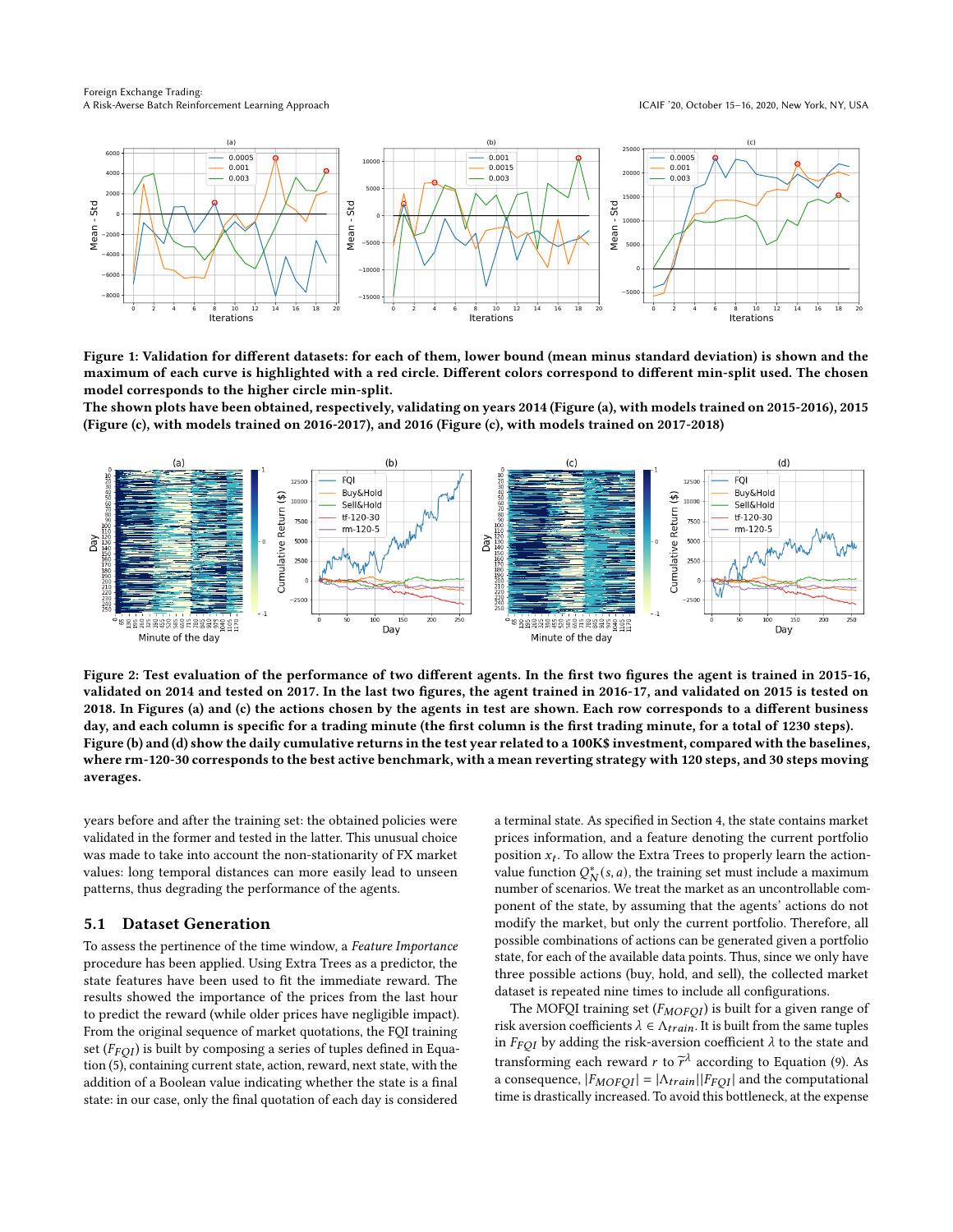of the final performance, the choice has been made to uniformly sample one value in  $\Lambda_{train}$  for each tuple from the FQI dataset. In this way MOFQI training set is built with the same size as the one considered for FQI.

#### <span id="page-5-0"></span>5.2 Model Selection

To choose the best FQI model, we can tune both the hyperparameters related to the regressor and the ones characterizing the general algorithm. As already explained in Section [2.3,](#page-2-0) Extra Trees have different main parameters: the minimum number of leaves, the minimum number of features to consider, the minimum number of data points necessary for doing a split, and the number of trees. Based on our experience and following what suggested in [\[18\]](#page-7-11), given a sufficient number of trees (we used 50 trees), it is only necessary then to tune the minimum number of splits, without constraining the features or the number of leaves, in order to regulate model complexity. Typically, a high value for this variable corresponds to build a simpler model, since we are forcing the trees to use a great number of samples to choose the split, hence, excluding more complicated patterns. A small split threshold allows for more complex models, but it increases also the risk of overfitting the in-sample data. As the algorithm produces new iterations, the optimized horizon increases, allowing for longer-term planning, however, the noise contained in the data also propagates, by repeating alternate steps of projection on the approximation space and the  $Q$ -function maximization. Therefore, we have also to deal with the trade-off between extending the optimization horizon and propagating errors through iterations.

We trained each dataset using 3 min-splits, and, to check the randomness of the initialization of the trees, we performed 5 different runs for each of them. Since our objective is to find the model that generalizes better over years, we validated the obtained models on the year preceding the training set, in order to test the models on the year following the training. The criterion for selecting the models based on their performance on the validation set was as follows: for each value of min-split, the best iteration for that minsplit was selected by choosing the one with the best mean value of the cumulated return, subtracting also its standard deviation. In this way, we try to favor iterations that behave consistently better with different initializations. The latter values are used to select the best min-split value. This procedure is illustrated in Figure [1.](#page-4-1)

In the MOFQI setting, leveraging the results from risk neutral training, the best value of min-split has been used. In order to compare and choose over the iterations of a given training, the criteria is the antiutopia hypervolume [\[7,](#page-7-37) [40\]](#page-7-38). For each risk aversion coefficient  $\lambda \in \Lambda_{train}$ , the model optimizes a different objective, obtaining a different volatility and average reward. The set of the resulting values can be represented in a graph as in Figure [4c](#page-6-1). Ideally, the best model Pareto-dominates the other frontier approximations. To compare Pareto optimality, we compute the overall worst empirical volatility and mean reward, called antiutopia. We then compute the hypervolume with respect to the antiutopia for each of the iterations of the model. The selected best iteration is the one that maximizes this hypervolume on the validation set.

<span id="page-5-1"></span>Table 1: Performance obtained testing the selected models and averaging over different runs, with their related standard deviation. Best min-split (as fraction of dataset) and iteration selected from validation are reported.

|             |      |      |             |    | Training Validation Test Min-split Iteration Mean $\pm$ Std |
|-------------|------|------|-------------|----|-------------------------------------------------------------|
| $2015 - 16$ | 2014 | 2017 | 0.001       | 14 | $11218 \pm 1785$                                            |
| 2016-17     | 2015 | 2018 | 0.003       | 18 | $646 \pm 2497$                                              |
| $2017 - 18$ | 2016 |      | 2019 0.0005 | 6  | $5219 \pm 1275$                                             |

# 5.3 Results

In order to evaluate the selected models, we show the obtained cumulative returns, comparing them with some baselines and providing some insights on the learned behaviors.

Comparison with benchmark strategies. Once selected the best model according to the validation, we need to test it on unseen data. Using the selected min-split and iteration, it is possible to train a new model and use it on the new dataset. For simplicity, we have used the same trained models, whose performance in test are reported in Table [1.](#page-5-1) We consider a setting in which each action corresponds to a fixed 100K\$ investment; therefore, rewards are rescaled accordingly. As can be seen, apart from 2016-2017, this criterion allows us to choose model that generalizes well in the following years.

Figures [2](#page-4-2) and Figure [4](#page-6-1) show the results for some of these models on the following year (w.r.t. the training set). Cumulative returns are compared with some benchmark strategies. The first, passive strategies are the Buy&Hold and the Sell&Hold, consisting in keeping a constant position, respectively long or short. The other strategies considered are active and based on a moving average trend analysis [\[10,](#page-7-39) [14\]](#page-7-22). In particular, the moving average is computed on the previous market prices, using two different time windows. The shorter time window can take into account the previous 5, 15 or 30 minutes, The longer one computes the average of the last 30, 60 or 120 prices. When the shorter moving average is greater than the "long-termž average (relatively long, since it considers a 2 hours window as maximum), then the Trend Following (tf) strategy holds a long position, and vice versa. On the contrary, the Mean Reverting (mr) strategy chooses the opposite action. Among all the possible combinations of time windows and tf/mr strategies, only the best one is presented. Our approach presents, for the selected cases, a steeper improvement in the cumulative rewards. Furthermore, the average cumulative reward for 2015-2016 and 2017-2018 (see Table [1\)](#page-5-1) outperforms the baselines at the end of the year.

Analysis of Temporal Patterns. In Figure [2](#page-4-2) and Figure [4a](#page-6-1) actions chosen in different timesteps (columns) and days (rows) are shown in different colors. It is evident from these plots that there are some temporal patterns that are repeated every day: this is a typical case of intraday seasonality, adopted also by human traders, related to specific moments in the trading day. For example, the agent seems more willing to start the day with a long position, which is very often changed when the European market opens for operations. Around step 720 the agent usually chooses to opt for a long position, and this is due to the fact that American Markets are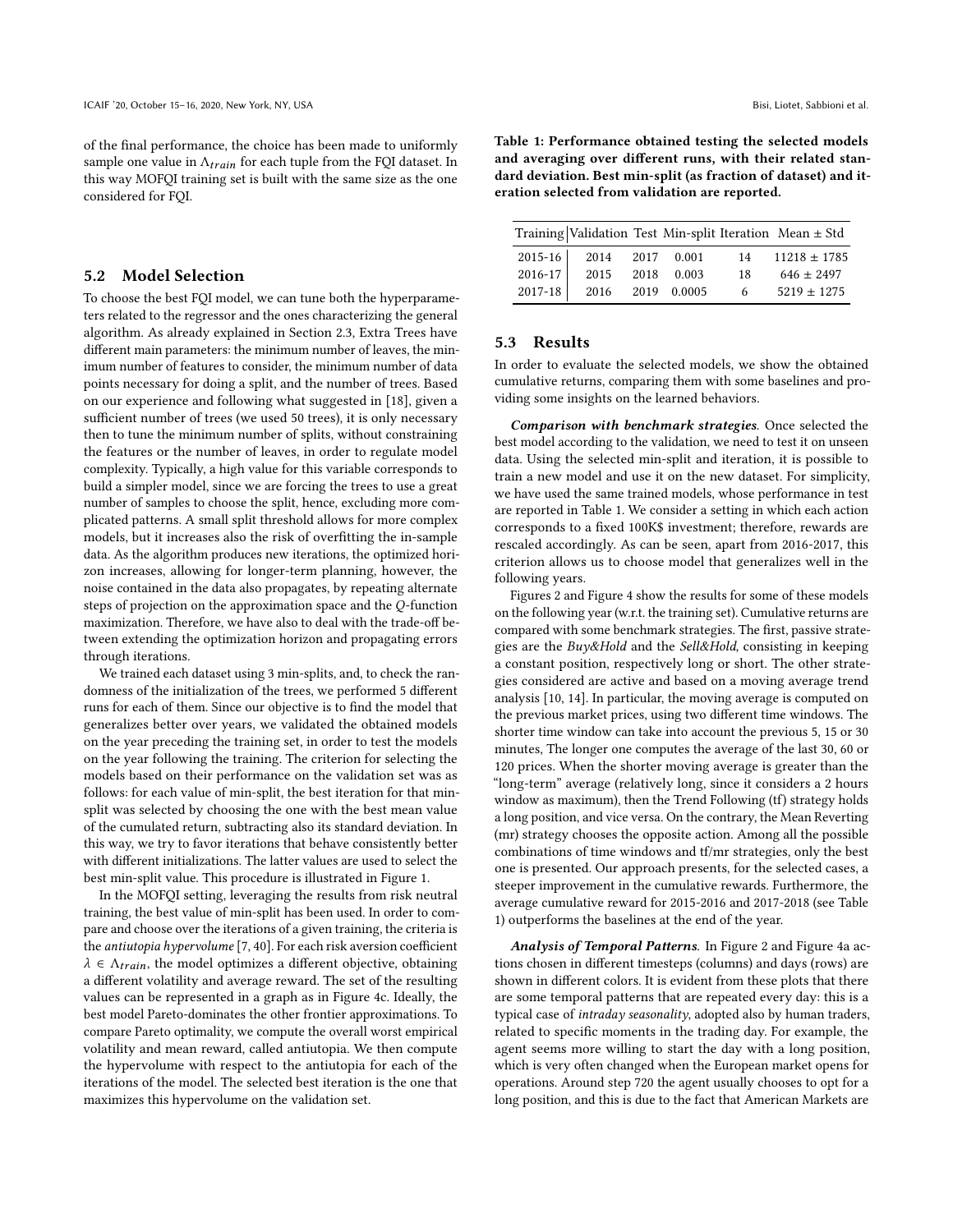Foreign Exchange Trading: A Risk-Averse Batch Reinforcement Learning Approach ICAIF '20, October 15–16, 2020, New York, NY, USA

<span id="page-6-2"></span>

Figure 3: Test on year 2018 of two agents trained on 2016-17 (and validated in 2015) with different risk aversion coefficients. Figure (a) and (b) correspond to an agent acting under a smaller risk aversion with respect to Figure (c) and (d). In Figure (a) and (c) the actions are represented as in Figure [2.](#page-4-2) They have respectively a standard deviation of 0.57 and 0.09. Figure (b) and (d) show the cumulative return.

<span id="page-6-1"></span>

Figure 4: In Figure (a) and (b), the agent trained in 2017-18 and validated on 2016 is tested on 2019. See Figure [2](#page-4-2) for an explanation of the plots. Curves rm-120-5 and tf-120-30 correspond to the best active benchmarks: a mean reverting strategy with 120 and 5 steps moving averages, and trend-following, with 120 and 30 steps moving averages. In Figure (c) the Approximated Pareto Frontier obtained from training on 2016-2017 is showed. The dataset was generated with  $4\,\lambda$  values, while 50 different values have been obtained using the learned Q-function. The 4 original coefficients are marked by red cross.

opening. Finally, the opening of Asian markets (around step 1080) can be detected by looking only at the actions in Figure [2a](#page-4-2), and not in [2c](#page-4-2) or [4a](#page-6-1). This might mean that its influence on  $\epsilon$ /\$ is milder. This behavior is intriguing, since these patterns were automatically learned, without any "expert" providing previous information. In any case, other, more complex patterns are leveraged by the agent and need further studies, such as the fact that the models obtained at later iterations have a more complex behavior.

Effect of Risk-Aversion. MOFQI has been trained with a set of 4 different risk-aversion coefficients, tuned manually to produce diversified risk management strategies. In our setting, it corresponds to values of *lambda* ranging from 10 to 500. The algorithm is then tested on 50 new value of lambda in the same range. Figure [4](#page-6-1) shows the Pareto frontier for these new values on the training set. The results clearly highlight the mean-volatility trade-off. Remarkably, the more risk-averse the agent, the closer it is to the optimal Pareto

frontier. A possible explanation is that learning in a highly riskaverse environment is easier as portfolio positions are held longer, resulting in a simplified optimization problem. This last statement is supported by Figure [3](#page-6-2) which represents the actions and cumulative return in test for two opposite risk profiles. Unsurprisingly, the most risk-averse agent mostly adopts the flat action.

## <span id="page-6-0"></span>6 CONCLUSIONS

The implementation of Efficient High-frequency Automated Trading Systems is one of the most interesting challenges for Artificial Intelligence in the financial field, especially in the Forex Exchange Market, where prices are heavily affected by random noise. The particular structure of the problem allowed us to exploit a semigenerative configuration, in which we were able to produce all the possible outcomes of the controllable part of the system since they can be deterministically computed. This has allowed us to have a dataset that was rich enough to apply FQI to the FX trading